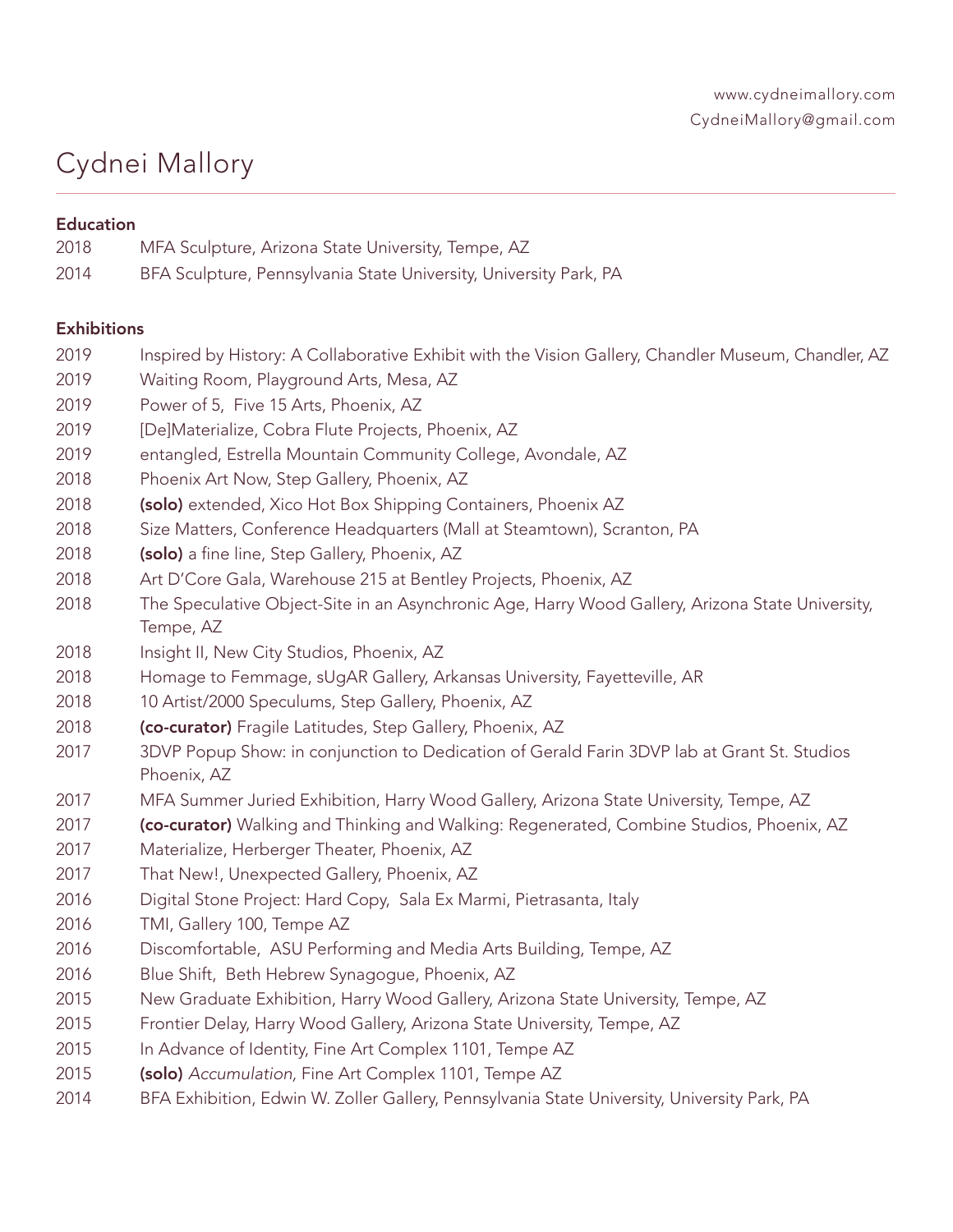- 2014 Body as Persona, Visual Arts Building, Pennsylvania State University, University Park, PA
- 2014 Cast Iron Traveler, Pedvale Open Air Museum, Pedvale, Latvia
- 2014 Pop Up Renegade Show, Salem Art Works, Salem NY
- 2014 Stop Collaborate and Listen, Edwin W. Zoller Gallery, Pennsylvania State University, University Park, PA
- 2013 BFA Exhibition, Edwin W. Zoller Gallery, Pennsylvania State University, University Park, PA
- 2013 If It Fits, Borland Gallery, Pennsylvania State University, University Park, PA
- 2013 Make It Werk, Borland Gallery, Pennsylvania State University, University Park, PA
- 2013 New Visions, Pennsylvania State University Campus, University Park, PA
- 2013 PSU Sci-Art Collaboration, Borland Gallery, Pennsylvania State University, University Park, PA
- 2013 Undergraduate Juried Exhibition, Edwin W. Zoller Gallery, Pennsylvania State University, University Park, PA
- 2012 Body as Persona, Patterson Gallery, Pennsylvania State University, University Park, PA
- 2012 Beyond the Classroom Walls- Artistic Reflections Exhibitions, State College Municipal Building, State College, PA
- 2012 Arts Crawl 2012, Sculpture Gallery, Pennsylvania State University, University Park, PA

#### Collaborative Projects

- 2018 (Co-curator) *The Speculative Object Site in an Asynchronic Age*, Arizona State University, William Patterson University
- 2018 Art Detour Open Studios, Grant St. Studios, Phoenix, AZ
- 2017 Art Detour Open Studios, Grant St. Studios, Phoenix, AZ
- 2016 Art Detour Open Studios, Grant St. Studios, Phoenix, AZ
- 2016 *Mattress Talk*, Arizona State University, Tempe, AZ
- 2016 *Underline*, Secret Garden, Arizona State University, Tempe AZ
- 2013 *Arts Crawl 2013*, Sculpture Gallery, Pennsylvania State University, University Park, PA
- 2012 *Arts Crawl 2012*, Sculpture Gallery, Pennsylvania State University, University Park, PA
- 2012 *Colors of Music Community Mural*, Calder Way, State College, PA
- 2011 *MLK Community Mural Project,* Hill District, Pittsburgh, PA
- 2010 *Pittsburgh Rooftop Mural*, Allegheny & Chesapeake PT Inc., Pittsburgh, PA
- 2010 *Watch Us Grow Mural,* Dickson Elementary, Pittsburgh, PA
- 2009 *Woodland Hills Community Murals*, Woodland Hills School District, Pittsburgh, PA

#### Visiting Artist Talk | Workshops | Conference Presentations

- 2019 Artist Talk, Estrella Mountain Community College, Phoenix, AZ
- 2019 Panel Talk: *DryLab 2023,* Tempe Center for the Arts, Tempe, AZ
- 2018 Panelist: *Felt Experience,* International Conference on Contemporary Cast Iron Art-Scranton, PA
- 2018 Artist Talk, Professional Practices for Design and the Arts course, Arizona State University, Tempe AZ
- 2017 Panelist: *DryLab 2023: Enacting a Future of Water Scarcity,* Society for Literature, Science and the Arts, Tempe, AZ
- 2017 Artist Talk, Advanced Sculpture Course, Pennsylvania State University, University Park, PA
- 2017 Artist Talk and Workshop, *Viva La Vulva,* Arizona State University West, Glendale, AZ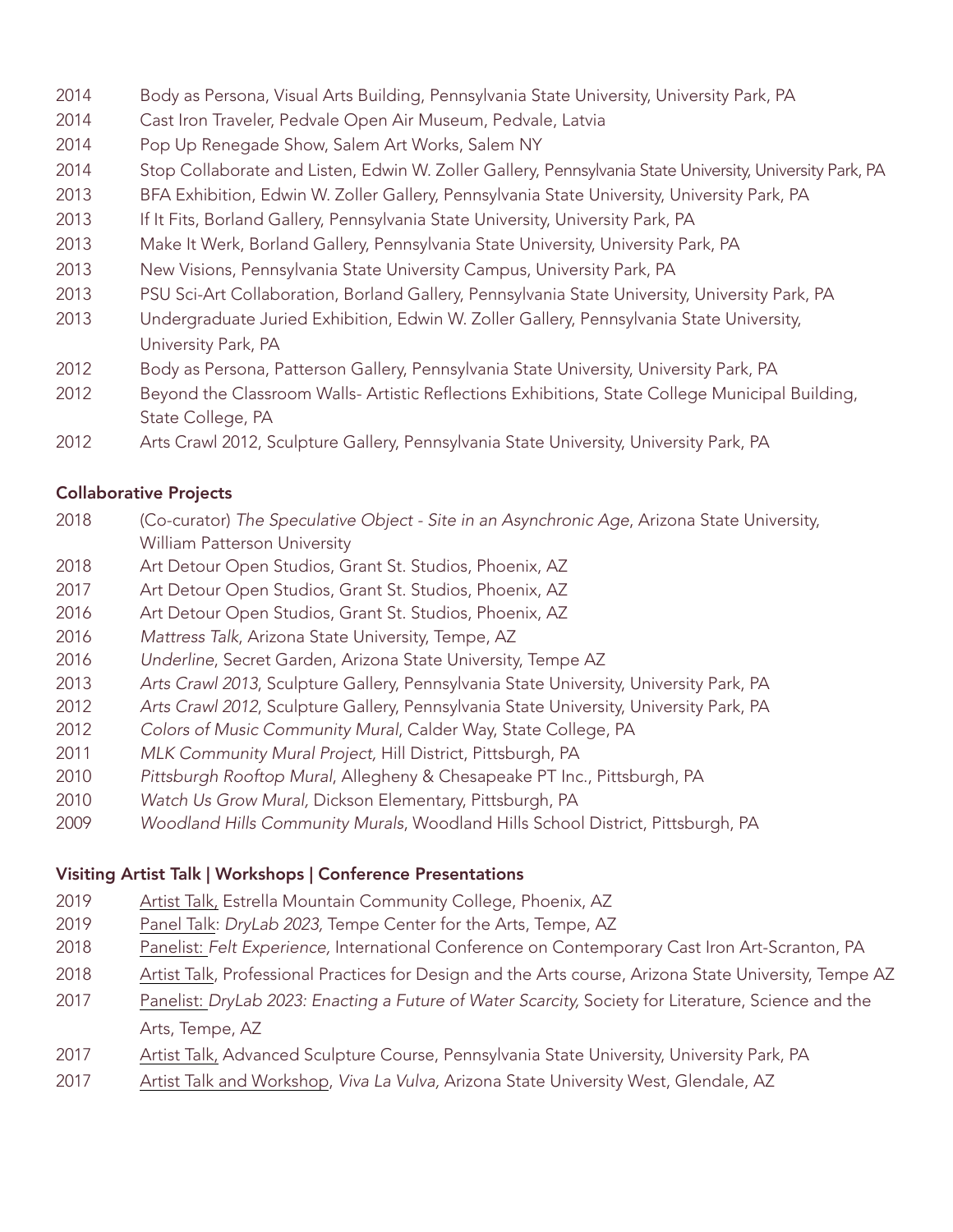2013-14 Panelist:*The 21st Century Foundry: New Approaches in Teaching and Practice,* 7th International Conference on Contemporary Cast Iron Art, Pedvale Open Air Museum, Pedvale, Latvia

#### Teaching Experience

- 2019 Instructor of Record, Foundry Casting Methods, Foundry Research Methods, Arizona State University, Tempe, AZ
- 2019 Instructor, *Recycled Art*, Valencia Newcomer School via Xico Arte Y Cultura, Phoenix, AZ
- 2019 Instructor, *Press Print 3D modeling and Printing,* Arizona State University, Tempe, AZ
- 2018 Instructor *Press Print*, Arizona State University, Tempe, AZ
- 2017-18 Teaching Assistant-Mary Neubauer: Foundry Casting Methods, Foundry Research Methods, Arizona State University, Tempe, AZ
- 2016 Instructor of Record (two sections) 3D Design, Arizona State University, Tempe, AZ
- 2016 Instructor Tech Kids, Shemer Arts Center, Phoenix, AZ
- 2015 Instructor Bricks 4 Kidz, State College, PA
- 2014 School of Visual Arts Summer Arts Camp Pennsylvania State University, University Park, PA
- 2008-12 Teaching Assistant HSCC Youth Programs, Turtle Creek, PA
- 2008-10 Teaching Assistant Pittsburgh Center for the Arts, Pittsburgh PA
- 2010 Teaching Artist Assistant Pittsburgh Summer Dreamers Academy, Pittsburgh, PA

#### Professional Experience

- 2019 Art Preparator- Xico Arte Y Cultura, Phoenix, AZ
- 2018-19 Social Media Specialist-Artlink Phoenix, Phoenix, AZ
- 2018 Social Media Assistant-Adriene Jenik *Blast Radius*, Phoenix AZ
- 2018 Designer and fabricator-Interplanetary Initiative Pilot 2: M.E.M.E., Arizona State University, Tempe, AZ
- 2018 Exhibition Steering Committee: 8th International Conference on Contemporary Cast Iron Art, Scranton, PA
- 2018 Artisan, Bollinger Atelier, Tempe, AZ
- 2017 DryLab 2023- Matza Amboy, Amboy, CA
- 2017 In Sight II An Ekphrastic Collaboration between Eye Lounge and Four Chambers Press, Phoenix, AZ
- 2017 Fellow, *Future of Arts and Culture,* Collaboration between Arizona State University & Bennington College, Arizona State University, Tempe, AZ
- 2017 Research Assistant Hilary Harp, Professor & Interim Director, School of Art, Arizona State University, Tempe, AZ
- 2017 Sculpture Lab Tech Assistant Lori Maffucci, Arizona State University, Tempe, AZ
- 2016 Drone Pilot Adriene Jenik, The Sky Is Falling, Twentynine Palms, CA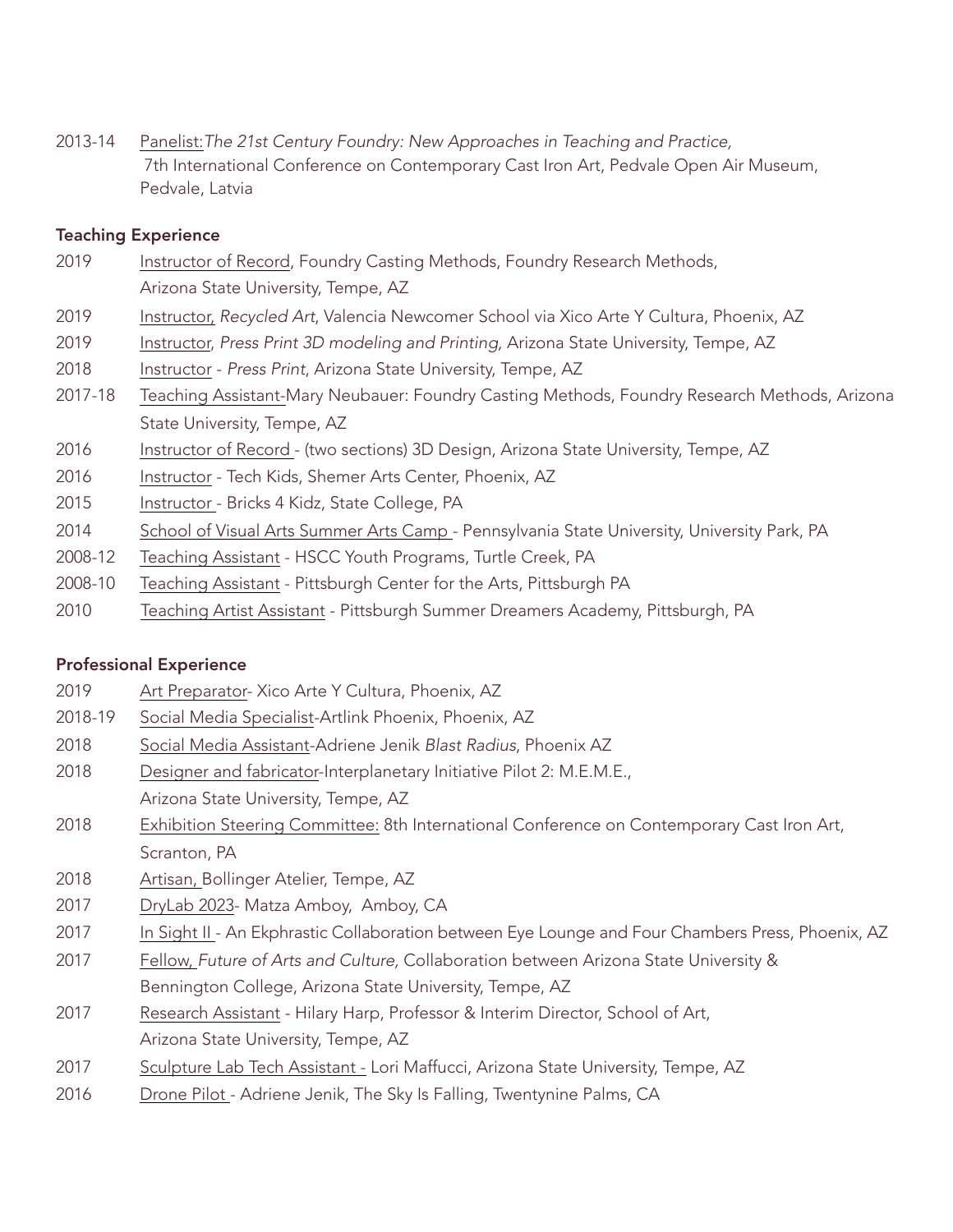- 2016 Digital Stone Project- Garfagnana Innovazione, Tuscany, Italy
- 2013 Research Assistant, Cristin Millett Pennsylvania State University, University Park, PA
- 2013 Foundry Manager, Pennsylvania State University, University Park, PA
- 2013 Gallery Assistant, Edwin W. Zoller Gallery, Pennsylvania State University, University Park, PA

## Organizational Involvement

- 2017-18 President, The Art Grads, Arizona State University, Tempe, AZ
- 2016-18 Member, Foundry Educational Foundation
- 2016-18 Vice President, Digital Fabrication Club for 3D Tools, Arizona State University, Tempe, AZ
- 2016 Vice President, Fahrenheit 2150, Arizona State University, Tempe, AZ
- 2015 Secretary and Grant Writer, Fahrenheit 2150, Arizona State University
- 2013-14 President, Sculpture Club, Pennsylvania State University, University Park, PA
- 2009-11 The Penn State IFC/Panhellenic Dance Marathon, Pennsylvania State University, University Park, PA

# Bibliography

- 2019 *"Cydnei Mallory: a fine line."* Art Rumors, May 2019 [<https://soundcloud.com/artrumors/9-cydnei](https://soundcloud.com/artrumors/9-cydnei-mallory-a-fine-line)[mallory-a-fine-line](https://soundcloud.com/artrumors/9-cydnei-mallory-a-fine-line)>
- 2016 "*Here's the Best Art We Saw in Metro Phoenix During December 2016*" Phoenix New Times
- 2015 *"Accumulation"* Works by Cydnei Mallory, Essay by Grant Vetter
- 2015 "I*n Advance of Identity",* The Arts Beacon
- 2015 *"Cydnei Mallory: Accumulation"* Fine Art Complex 1101, Grant Vetter
- 2015 *"Stream 2 Research/ Development/ Experimentation"* 7th International Conference on Contemporary Cast Iron Art
- 2014 *"Cydnei Mallory Receives 2014 Summer Discovery Grant"* Penn State SCHOOL of VISUAL ARTS
- 2014 *"Summer Discovery Grant Report: Digital Technologies in the Foundry Process"* Penn State SCHOOL of VISUAL ARTS

## Awards

- 2017 Eirene Peggy Lamb Scholarship, Arizona State University, School of Art
- 2016 The Digital Stone Project Scholarship, Autodesk
- 2016 Graduate Travel Grant, Arizona State University
- 2015-18 Special Talent Award, Arizona State University, School of Art
- 2015-17 Graduate University Grant, Arizona State University
- 2015-16 Reach for the Stars Fellowship, Arizona State University
- 2014 Undergraduate Summer Discovery Grant, The Pennsylvania State University
- 2013 Gray Family Trustee Scholarship, The Pennsylvania State University
- 2009-14 Bunton Waller Scholarship, The Pennsylvania State University
- 2009 Academic Competitiveness Grant, The Pennsylvania State University